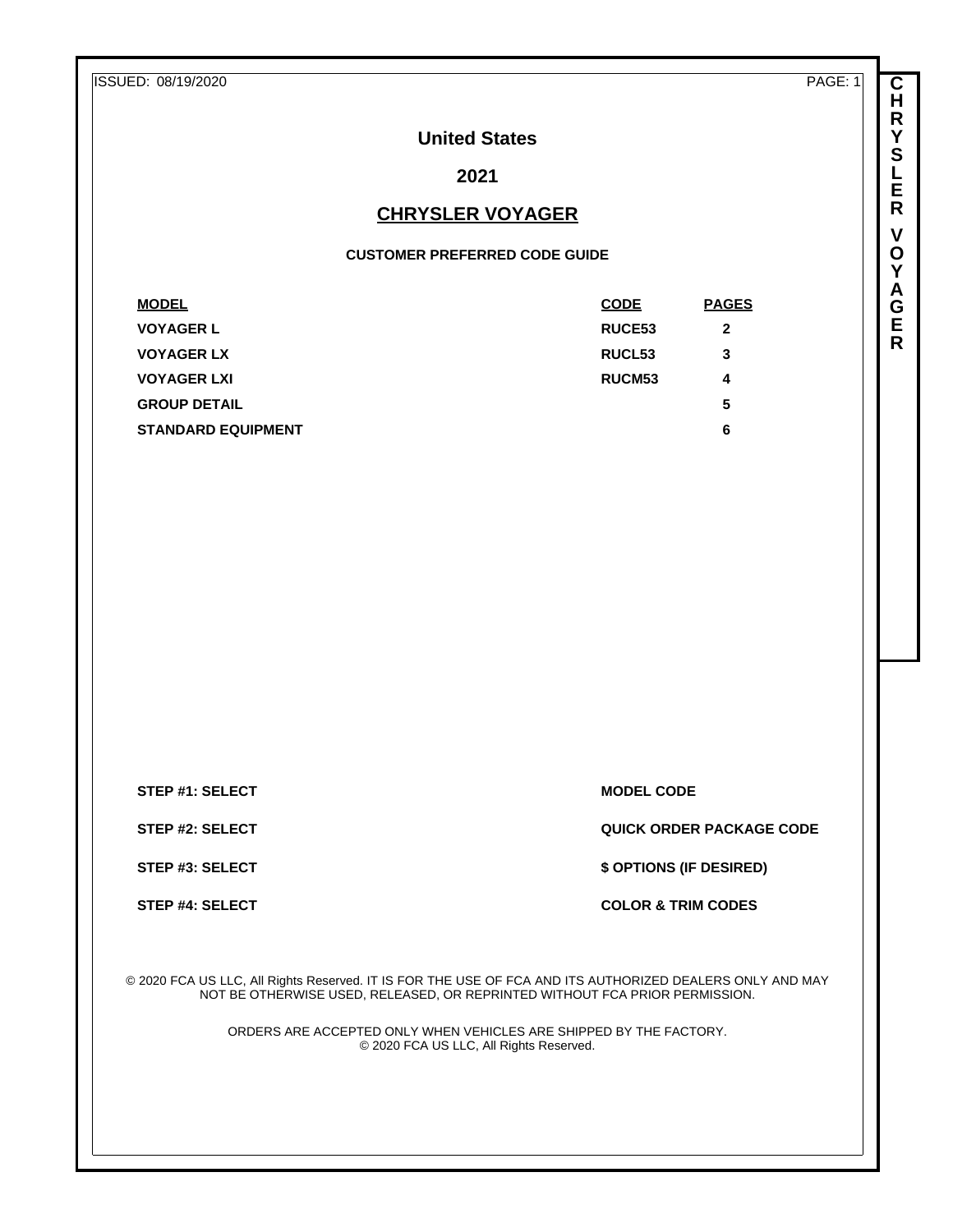FIRM **2021 VOYAGER VOYAGER L**

| STEP <sub>#1</sub><br><b>SELECT - MODEL CODE</b>                                                                                                       |       |                           |                     |                  |                      |        |                          |                          |                     |  |
|--------------------------------------------------------------------------------------------------------------------------------------------------------|-------|---------------------------|---------------------|------------------|----------------------|--------|--------------------------|--------------------------|---------------------|--|
| \$FWP                                                                                                                                                  |       |                           |                     |                  |                      | \$MSRP |                          |                          |                     |  |
| <b>VOYAGER L</b><br>26,738                                                                                                                             |       |                           |                     |                  |                      | 27,235 |                          | RUCE <sub>53</sub>       |                     |  |
|                                                                                                                                                        |       | <b>DESTINATION CHARGE</b> |                     |                  | 1,495<br>1,545 IN HI |        |                          |                          |                     |  |
| <b>SELECT - QUICK ORDER PACKAGE CODE</b><br>STEP#2                                                                                                     |       |                           |                     |                  |                      |        |                          |                          |                     |  |
| <b>POWERTRAIN AVAILABILITY</b>                                                                                                                         |       |                           |                     |                  |                      |        |                          |                          |                     |  |
| <b>ENGINE</b>                                                                                                                                          | \$FWP | \$MSRP                    | <b>TRANSMISSION</b> |                  | \$FWP                |        | \$MSRP                   |                          |                     |  |
| 3.6L V6 24V VVT ENGINE UPG<br>I W/ESS (ERC)                                                                                                            | N/C   | N/C                       | TRANS (DFH)         | 9-SPD 948TE AUTO | N/C                  |        | N/C                      | 27B                      |                     |  |
| PRICE INCLUDES - BASE PRICE, ENGINE/TRANSMISSION AND QUICK ORDER PACKAGE<br>(ALSO INCLUDES PACKAGE DISCOUNT WHERE APPLICABLE - ADD DESTINATION CHARGE) |       |                           |                     |                  |                      |        |                          |                          |                     |  |
| <b>FACTORY WHOLESALE PRICE \$</b>                                                                                                                      |       |                           |                     |                  |                      |        | $27 -$                   | 26,738                   |                     |  |
| MANUFACTURER SUGGESTED RETAIL PRICE \$                                                                                                                 |       |                           |                     |                  |                      |        | $27-$                    | 27,235                   |                     |  |
|                                                                                                                                                        |       |                           |                     |                  |                      |        |                          |                          |                     |  |
| STEP#3<br><b>SELECT - \$ OPTIONS (IF DESIRED)</b>                                                                                                      |       |                           |                     |                  |                      |        |                          |                          |                     |  |
| <b>DESCRIPTION</b>                                                                                                                                     |       |                           |                     |                  |                      |        | <b><i>SFWP SMSRP</i></b> | $2$ B                    |                     |  |
| AIR CONDITIONING W/3 ZONE TEMP CNTRL                                                                                                                   |       |                           |                     |                  |                      | 400    | 445                      | <b>HAK</b>               |                     |  |
| HAK required, sold order optional                                                                                                                      |       |                           |                     |                  |                      |        |                          |                          |                     |  |
| <b>ENGINE BLOCK HEATER</b>                                                                                                                             |       |                           |                     |                  |                      | 103    | 115                      | <b>NHK</b>               |                     |  |
| <b>SAFETYTEC</b>                                                                                                                                       |       |                           |                     |                  |                      | 806    | 895                      | AC <sub>5</sub>          |                     |  |
| <b>MOPAR OPTIONS</b>                                                                                                                                   |       |                           |                     |                  |                      |        |                          |                          |                     |  |
| MOPAR PROTECTIVE CLEAR FILM                                                                                                                            |       |                           |                     |                  |                      | 257    | 285                      | <b>XPG</b>               |                     |  |
| MOPAR ROADSIDE EMERGENCY KIT                                                                                                                           |       |                           |                     |                  |                      | 158    | 175                      | <b>ACK</b>               |                     |  |
| MOPAR RUNNING BOARDS/SPLASH GUARDS                                                                                                                     |       |                           |                     |                  |                      | 693    | 770                      | <b>MRL</b>               |                     |  |
| M/H PAU OR PRV OR PSC OR PW7 OR PXR                                                                                                                    |       |                           |                     |                  |                      |        |                          |                          |                     |  |
| MOPAR SPLASH GUARDS - VEHICLE SET                                                                                                                      |       |                           |                     |                  |                      | 136    | 150                      | <b>MKN</b>               |                     |  |
| N/A W/MRL                                                                                                                                              |       |                           |                     |                  |                      |        |                          |                          |                     |  |
| <b>FLEET ONLY</b>                                                                                                                                      |       |                           |                     |                  |                      |        |                          |                          |                     |  |
| 2 ADDITIONAL KEY FOBS                                                                                                                                  |       |                           |                     |                  |                      | 90     | 100                      | <b>XCH</b>               |                     |  |
| N/A W/GX3                                                                                                                                              |       |                           |                     |                  |                      |        |                          |                          |                     |  |
| DRIVER SEAT - POWER ADJUST 8-WAY                                                                                                                       |       |                           |                     |                  |                      | 356    | 395                      | <b>JVG</b>               |                     |  |
| <b>FRONT FLOOR MATS</b>                                                                                                                                |       |                           |                     |                  |                      | 121    | 135                      | <b>CLA</b>               |                     |  |
| <b>M/H CLB</b>                                                                                                                                         |       |                           |                     |                  |                      |        |                          |                          |                     |  |
| <b>INFLATABLE SPARE TIRE KIT</b>                                                                                                                       |       |                           |                     |                  |                      | 356    | 395                      | <b>XGQ</b>               |                     |  |
| <b>KEYSENSE</b><br><b>POWER GROUP</b>                                                                                                                  |       |                           |                     |                  |                      | 266    | 295                      | GX3                      |                     |  |
| <b>SLIDING DOOR / LIFTGATE</b>                                                                                                                         |       |                           |                     |                  | W/AC5 1,553          |        | 1,553 1,725<br>1.725     | <b>AFH</b><br>AFH        |                     |  |
| <b>REAR FLOOR MATS</b>                                                                                                                                 |       |                           |                     |                  |                      | N/C    | N/C                      | <b>CLB</b>               |                     |  |
| <b>M/H CLA</b>                                                                                                                                         |       |                           |                     |                  |                      |        |                          |                          |                     |  |
| <b>SELECT - COLOR &amp; TRIM CODES</b><br>STEP <sub>#4</sub>                                                                                           |       |                           |                     |                  |                      |        |                          |                          |                     |  |
| <b>COLOR/TRIM</b>                                                                                                                                      |       |                           |                     |                  |                      |        | <b>\$FWP \$MSRP</b>      | <b>BLACK/ALLOY/BLACK</b> | <b>COGNAC/ALLOY</b> |  |
| <b>CLOTH BUCKET SEATS</b>                                                                                                                              |       |                           |                     |                  | (S)                  | N/C    | N/C                      |                          | H7G2                |  |
|                                                                                                                                                        |       |                           |                     |                  | (S)                  | N/C    | N/C                      | <b>H7X7</b>              |                     |  |
| <b>MONOTONE PAINT - APA</b>                                                                                                                            |       |                           |                     |                  |                      |        |                          |                          |                     |  |
| <b>PRIMARY COLOR</b>                                                                                                                                   |       |                           |                     |                  |                      |        |                          |                          |                     |  |
| BILLET SILVER METALLIC CLEAR COAT                                                                                                                      |       |                           |                     |                  |                      | N/C    | N/C                      | <b>PSC</b>               | <b>PSC</b>          |  |
| <b>BRIGHT WHITE CLEAR COAT</b>                                                                                                                         |       |                           |                     |                  |                      | N/C    | N/C                      | PW <sub>7</sub>          | PW7                 |  |
| BRILLIANT BLACK CRYSTAL PEARL COAT                                                                                                                     |       |                           |                     |                  |                      | N/C    | N/C                      | <b>PXR</b>               | <b>PXR</b>          |  |
| <b>GRANITE CRYSTAL MET. CLEAR COAT</b>                                                                                                                 |       |                           |                     |                  |                      | N/C    | N/C                      | PAU                      | PAU                 |  |
| OCEAN BLUE METALLIC                                                                                                                                    |       |                           |                     |                  |                      | N/C    | N/C                      | <b>PBM</b>               | <b>PBM</b>          |  |

VELVET RED PEARL COAT **N/C N/C PRV** PRV PRV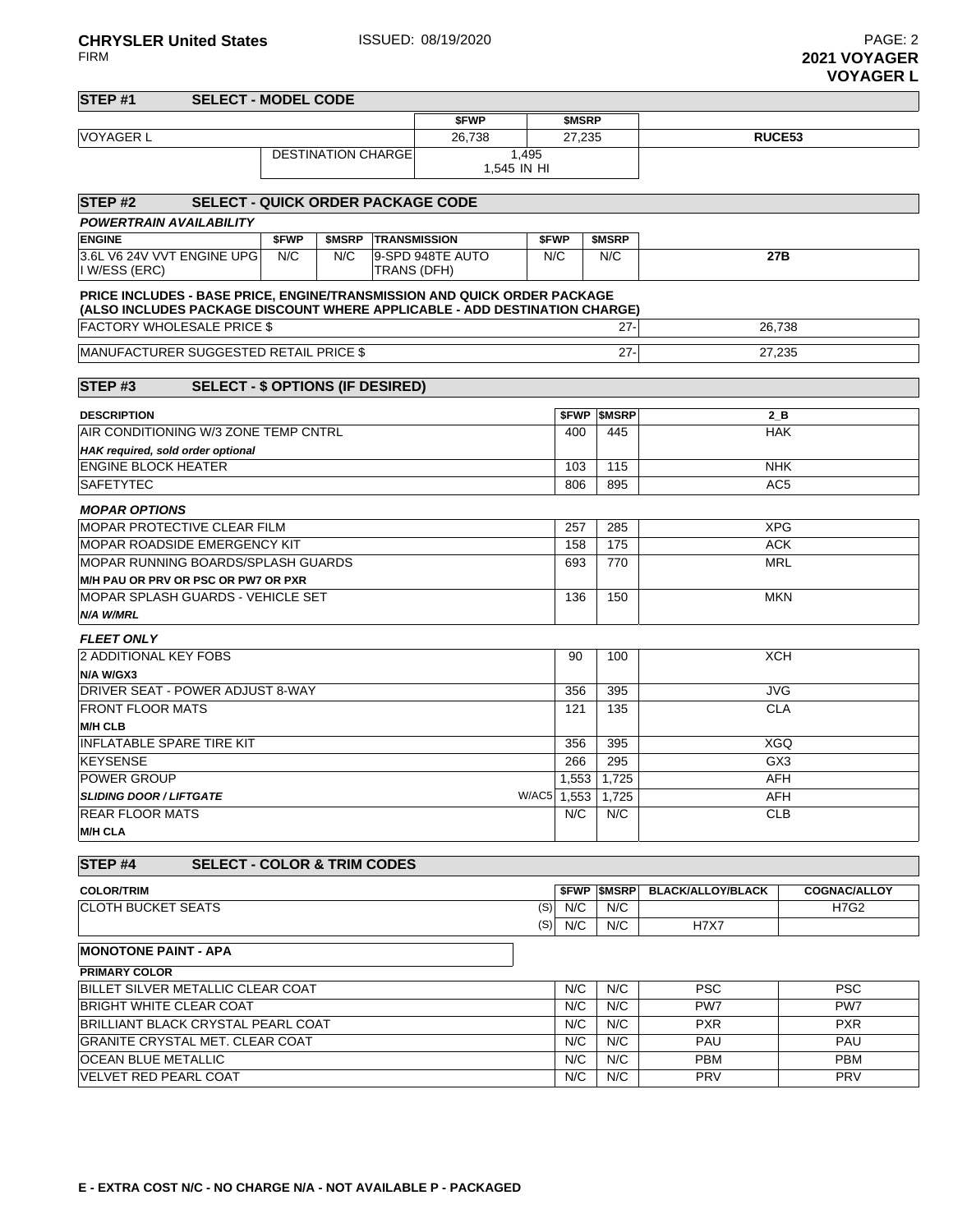**2021 VOYAGER VOYAGER LX**

| STEP <sub>#1</sub>                                                                                                                                     | <b>SELECT - MODEL CODE</b>              |       |                           |                    |                     |        |            |                          |                          |                     |  |
|--------------------------------------------------------------------------------------------------------------------------------------------------------|-----------------------------------------|-------|---------------------------|--------------------|---------------------|--------|------------|--------------------------|--------------------------|---------------------|--|
|                                                                                                                                                        |                                         |       |                           |                    | \$FWP               |        | \$MSRP     |                          |                          |                     |  |
| <b>VOYAGER LX</b>                                                                                                                                      |                                         |       | 29,602                    |                    |                     | 30,045 |            | RUCL <sub>53</sub>       |                          |                     |  |
|                                                                                                                                                        |                                         |       | <b>DESTINATION CHARGE</b> |                    |                     | 1,495  |            |                          |                          |                     |  |
|                                                                                                                                                        | 1,545 IN HI                             |       |                           |                    |                     |        |            |                          |                          |                     |  |
| STEP <sub>#2</sub><br><b>SELECT - QUICK ORDER PACKAGE CODE</b>                                                                                         |                                         |       |                           |                    |                     |        |            |                          |                          |                     |  |
| <b>POWERTRAIN AVAILABILITY</b>                                                                                                                         |                                         |       |                           |                    |                     |        |            |                          |                          |                     |  |
| <b>ENGINE</b>                                                                                                                                          |                                         | \$FWP | \$MSRP                    |                    | <b>TRANSMISSION</b> |        | \$FWP      | \$MSRP                   |                          |                     |  |
| 3.6L V6 24V VVT ENGINE UPG                                                                                                                             |                                         | N/C   | N/C                       |                    | 9-SPD 948TE AUTO    |        | N/C        | N/C                      | 27E                      |                     |  |
| I W/ESS (ERC)                                                                                                                                          |                                         |       |                           | <b>TRANS (DFH)</b> |                     |        |            |                          |                          |                     |  |
| PRICE INCLUDES - BASE PRICE, ENGINE/TRANSMISSION AND QUICK ORDER PACKAGE<br>(ALSO INCLUDES PACKAGE DISCOUNT WHERE APPLICABLE - ADD DESTINATION CHARGE) |                                         |       |                           |                    |                     |        |            |                          |                          |                     |  |
| <b>FACTORY WHOLESALE PRICE \$</b>                                                                                                                      |                                         |       |                           |                    |                     |        |            | $27 -$                   | 29,602                   |                     |  |
| MANUFACTURER SUGGESTED RETAIL PRICE \$                                                                                                                 |                                         |       |                           |                    |                     |        |            | $27 -$                   | 30,045                   |                     |  |
| STEP <sub>#3</sub>                                                                                                                                     | <b>SELECT - \$ OPTIONS (IF DESIRED)</b> |       |                           |                    |                     |        |            |                          |                          |                     |  |
| <b>DESCRIPTION</b>                                                                                                                                     |                                         |       |                           |                    |                     |        | \$FWP      | <b>SMSRP</b>             | 2 E                      |                     |  |
| <b>BLACK STOW N PLACE ROOF RACK</b>                                                                                                                    |                                         |       |                           |                    |                     |        | 220        | 245                      | MW1                      |                     |  |
| <b>COLD WEATHER GROUP</b>                                                                                                                              |                                         |       |                           |                    |                     |        | 446        | 495                      | AD7                      |                     |  |
| <b>ENGINE BLOCK HEATER</b>                                                                                                                             |                                         |       |                           |                    |                     |        | 103        | 115                      | <b>NHK</b>               |                     |  |
| <b>SAFETYTEC</b>                                                                                                                                       |                                         |       |                           |                    |                     |        | 806        | 895                      | AC <sub>5</sub>          |                     |  |
| SINGLE OVERHEAD DVD SYSTEM                                                                                                                             |                                         |       |                           |                    |                     |        | 896        | 995                      | <b>XRR</b>               |                     |  |
| <b>MOPAR OPTIONS</b>                                                                                                                                   |                                         |       |                           |                    |                     |        |            |                          |                          |                     |  |
| <b>IMOPAR PROTECTIVE CLEAR FILM</b>                                                                                                                    |                                         |       |                           |                    |                     |        | 257        | 285                      | <b>XPG</b>               |                     |  |
| <b>IMOPAR ROADSIDE EMERGENCY KIT</b>                                                                                                                   |                                         |       |                           |                    |                     |        | 158        | 175                      | <b>ACK</b>               |                     |  |
| MOPAR RUNNING BOARDS/SPLASH GUARDS                                                                                                                     |                                         |       |                           |                    |                     |        | 693        | 770                      | <b>MRL</b>               |                     |  |
| M/H PAU OR PRV OR PSC OR PW7 OR PXR                                                                                                                    |                                         |       |                           |                    |                     |        |            |                          |                          |                     |  |
| MOPAR SPLASH GUARDS - VEHICLE SET                                                                                                                      |                                         |       |                           |                    |                     |        | 136        | 150                      | <b>MKN</b>               |                     |  |
| N/A W/MRL                                                                                                                                              |                                         |       |                           |                    |                     |        |            |                          |                          |                     |  |
| <b>FLEET ONLY</b>                                                                                                                                      |                                         |       |                           |                    |                     |        |            |                          |                          |                     |  |
| 17" INFLATABLE SPARE TIRE                                                                                                                              |                                         |       |                           |                    |                     | W/XGQ  | N/C        | N/C                      | TBQ                      |                     |  |
| <b>INCLUDED W/XGQ</b>                                                                                                                                  |                                         |       |                           |                    |                     |        |            |                          |                          |                     |  |
| 2 ADDITIONAL KEY FOBS                                                                                                                                  |                                         |       |                           |                    |                     |        | 90         | 100                      | <b>XCH</b>               |                     |  |
| N/A W/GX3                                                                                                                                              |                                         |       |                           |                    |                     |        |            |                          |                          |                     |  |
| 2ND ROW SNG BUCKET SEATS/3RD<br><b>ROW SNG</b>                                                                                                         |                                         |       |                           |                    |                     |        | 1,256      | 1,395                    | <b>CYC</b>               |                     |  |
| <b>8 PASSENGER SEATING</b>                                                                                                                             |                                         |       |                           |                    |                     |        |            | 1,791 1,990              | <b>CYF</b>               |                     |  |
| <b>INCLUDES 2ND ROW SNG BUCKET SEATS</b>                                                                                                               |                                         |       |                           |                    |                     |        |            |                          |                          |                     |  |
| INFLATABLE SPARE TIRE KIT                                                                                                                              |                                         |       |                           |                    |                     |        | 356        | 395                      | XGQ                      |                     |  |
| <b>KEYSENSE</b>                                                                                                                                        |                                         |       |                           |                    |                     |        | 266        | 295                      | GX <sub>3</sub>          |                     |  |
| <b>POWER LIFTGATE</b>                                                                                                                                  |                                         |       |                           |                    |                     |        | 536        | 595                      | JRC.                     |                     |  |
| <b>M/H JRK</b><br><b>POWER SLIDING DOORS</b>                                                                                                           |                                         |       |                           |                    |                     |        | 1,017      | 1,130                    | <b>JRK</b>               |                     |  |
| STEP <sub>#4</sub>                                                                                                                                     | <b>SELECT - COLOR &amp; TRIM CODES</b>  |       |                           |                    |                     |        |            |                          |                          |                     |  |
| <b>COLOR/TRIM</b>                                                                                                                                      |                                         |       |                           |                    |                     |        |            | <b><i>SFWP SMSRP</i></b> | <b>BLACK/ALLOY/BLACK</b> | <b>COGNAC/ALLOY</b> |  |
| ICLOTH BUCKET SEATS                                                                                                                                    |                                         |       |                           |                    |                     |        | $(S)$ N/C  | N/C                      |                          | H7G2                |  |
|                                                                                                                                                        |                                         |       |                           |                    |                     |        | $(S)$ N/C  | N/C                      | <b>H7X7</b>              |                     |  |
| <b>MONOTONE PAINT - APA</b>                                                                                                                            |                                         |       |                           |                    |                     |        |            |                          |                          |                     |  |
| <b>PRIMARY COLOR</b>                                                                                                                                   |                                         |       |                           |                    |                     |        |            |                          |                          |                     |  |
| BILLET SILVER METALLIC CLEAR COAT                                                                                                                      |                                         |       |                           |                    |                     |        | N/C        | N/C                      | <b>PSC</b>               | <b>PSC</b>          |  |
| <b>BRIGHT WHITE CLEAR COAT</b>                                                                                                                         |                                         |       |                           |                    |                     |        | N/C        | N/C                      | PW7                      | PW7                 |  |
| BRILLIANT BLACK CRYSTAL PEARL COAT                                                                                                                     |                                         |       |                           |                    |                     |        | N/C        | N/C                      | <b>PXR</b>               | <b>PXR</b>          |  |
| GRANITE CRYSTAL MET. CLEAR COAT                                                                                                                        |                                         |       |                           |                    |                     |        | N/C        | N/C                      | PAU                      | PAU                 |  |
| <b>OCEAN BLUE METALLIC</b>                                                                                                                             |                                         |       |                           |                    |                     |        | N/C        | N/C                      | PBM                      | PBM                 |  |
| VELVET RED PEARL COAT                                                                                                                                  |                                         |       |                           |                    | N/C                 | N/C    | <b>PRV</b> | <b>PRV</b>               |                          |                     |  |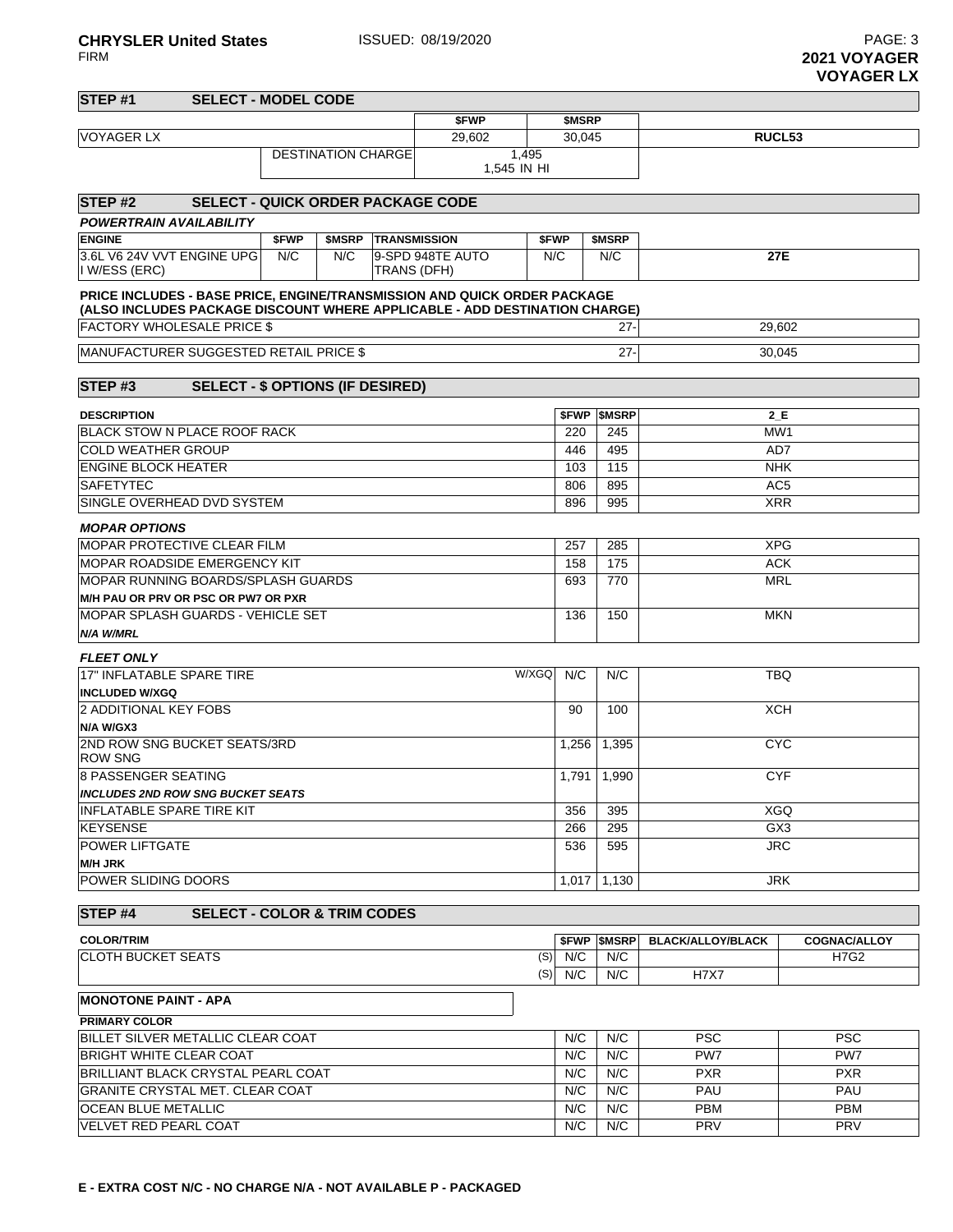**2021 VOYAGER VOYAGER LXI**

| STEP #1<br><b>SELECT - MODEL CODE</b>                                                                                                                  |                               |     |                            |                  |       |        |                   |                    |                                      |                                |  |  |
|--------------------------------------------------------------------------------------------------------------------------------------------------------|-------------------------------|-----|----------------------------|------------------|-------|--------|-------------------|--------------------|--------------------------------------|--------------------------------|--|--|
|                                                                                                                                                        |                               |     |                            | \$FWP            |       | \$MSRP |                   |                    |                                      |                                |  |  |
| <b>VOYAGER LXI</b>                                                                                                                                     |                               |     |                            | 32.114           |       | 33,245 |                   |                    | RUCM <sub>53</sub>                   |                                |  |  |
|                                                                                                                                                        |                               |     |                            |                  |       |        |                   |                    |                                      |                                |  |  |
| STEP#2<br><b>SELECT - QUICK ORDER PACKAGE CODE</b>                                                                                                     |                               |     |                            |                  |       |        |                   |                    |                                      |                                |  |  |
| <b>POWERTRAIN AVAILABILITY</b>                                                                                                                         |                               |     |                            |                  |       |        |                   |                    |                                      |                                |  |  |
| <b>ENGINE</b>                                                                                                                                          | \$FWP                         |     | <b>\$MSRP TRANSMISSION</b> |                  | \$FWP |        | \$MSRP            |                    |                                      |                                |  |  |
| 3.6L V6 24V VVT ENGINE UPG<br>I W/ESS (ERC)                                                                                                            | N/C                           | N/C | TRANS (DFH)                | 9-SPD 948TE AUTO | N/C   |        | N/C               |                    | 27K<br><b>FLEET ONLY</b>             |                                |  |  |
| PRICE INCLUDES - BASE PRICE, ENGINE/TRANSMISSION AND QUICK ORDER PACKAGE<br>(ALSO INCLUDES PACKAGE DISCOUNT WHERE APPLICABLE - ADD DESTINATION CHARGE) |                               |     |                            |                  |       |        |                   |                    |                                      |                                |  |  |
| <b>FACTORY WHOLESALE PRICE \$</b>                                                                                                                      |                               |     |                            |                  |       |        | $27 -$            |                    | 32,114                               |                                |  |  |
| MANUFACTURER SUGGESTED RETAIL PRICE \$                                                                                                                 |                               |     |                            |                  |       |        | $27 -$            |                    | 33,245                               |                                |  |  |
| <b>SELECT - \$ OPTIONS (IF DESIRED)</b><br>STEP <sub>#3</sub>                                                                                          |                               |     |                            |                  |       |        |                   |                    |                                      |                                |  |  |
| <b>DESCRIPTION</b>                                                                                                                                     |                               |     |                            |                  |       |        | <b>SFWP SMSRP</b> |                    | 2 K                                  |                                |  |  |
| <b>8 PASSENGER SEATING</b>                                                                                                                             |                               |     |                            |                  |       | 536    | 595               |                    | <b>CYF</b>                           |                                |  |  |
| <b>ENGINE BLOCK HEATER</b>                                                                                                                             |                               |     |                            |                  |       | 103    | 115               |                    | <b>NHK</b>                           |                                |  |  |
| <b>POWER LIFTGATE</b>                                                                                                                                  |                               |     |                            |                  |       | 536    | 595               |                    | <b>JRC</b>                           |                                |  |  |
| <b>SAFETYTEC</b>                                                                                                                                       | AC <sub>5</sub><br>806<br>895 |     |                            |                  |       |        |                   |                    |                                      |                                |  |  |
| SINGLE OVERHEAD DVD SYSTEM                                                                                                                             |                               |     |                            |                  |       | 896    | 995               | <b>XRR</b>         |                                      |                                |  |  |
| <b>MOPAR OPTIONS</b>                                                                                                                                   |                               |     |                            |                  |       |        |                   |                    |                                      |                                |  |  |
| <b>MOPAR PROTECTIVE CLEAR FILM</b>                                                                                                                     |                               |     |                            |                  |       | 257    | 285               |                    | <b>XPG</b>                           |                                |  |  |
| <b>IMOPAR ROADSIDE EMERGENCY KIT</b>                                                                                                                   |                               |     |                            |                  |       | 158    | 175               | <b>ACK</b>         |                                      |                                |  |  |
| IMOPAR RUNNING BOARDS/SPLASH GUARDS                                                                                                                    |                               |     |                            |                  |       | 693    | 770               |                    | <b>MRL</b>                           |                                |  |  |
| <b>M/H PAU OR PRV OR PSC OR PW7 OR PXR</b>                                                                                                             |                               |     |                            |                  |       |        |                   |                    |                                      |                                |  |  |
| MOPAR SPLASH GUARDS - VEHICLE SET                                                                                                                      |                               |     |                            |                  |       | 136    | 150               | MKN                |                                      |                                |  |  |
| N/A W/MRL                                                                                                                                              |                               |     |                            |                  |       |        |                   |                    |                                      |                                |  |  |
| <b>FLEET ONLY</b>                                                                                                                                      |                               |     |                            |                  |       |        |                   |                    |                                      |                                |  |  |
| 17" INFLATABLE SPARE TIRE                                                                                                                              |                               |     |                            |                  | W/XGQ | N/C    | N/C               |                    | <b>TBQ</b>                           |                                |  |  |
| <b>INCLUDED W/XGQ</b>                                                                                                                                  |                               |     |                            |                  |       |        |                   |                    |                                      |                                |  |  |
| 2 ADDITIONAL KEY FOBS                                                                                                                                  |                               |     |                            |                  |       | 90     | 100               |                    | <b>XCH</b>                           |                                |  |  |
| M/H JRC; N/A W/GX3                                                                                                                                     |                               |     |                            |                  |       |        |                   |                    |                                      |                                |  |  |
| <b>COLD WEATHER GROUP</b>                                                                                                                              |                               |     |                            |                  |       | 446    | 495               |                    | AD7                                  |                                |  |  |
| <b>INFLATABLE SPARE TIRE KIT</b>                                                                                                                       |                               |     |                            |                  |       | 356    | 395               |                    | <b>XGQ</b>                           |                                |  |  |
| <b>KEYSENSE</b>                                                                                                                                        |                               |     |                            |                  |       | 266    | 295               |                    | GX <sub>3</sub>                      |                                |  |  |
| STEP <sub>#4</sub><br><b>SELECT - COLOR &amp; TRIM CODES</b>                                                                                           |                               |     |                            |                  |       |        |                   |                    |                                      |                                |  |  |
| <b>COLOR/TRIM</b>                                                                                                                                      |                               |     |                            |                  |       |        | <b>SFWP SMSRP</b> | <b>BLACK/ALLOY</b> | <b>BLACK/AL-</b><br><b>LOY/BLACK</b> | <b>COGNAC/AL-</b><br>LOY/ALLOY |  |  |
| ULTRATEC LEATHERETTE BUCKET SEATS                                                                                                                      |                               |     |                            |                  | (S)   | N/C    | N/C               |                    |                                      | <b>SJGP</b>                    |  |  |
|                                                                                                                                                        |                               |     |                            |                  | (S)   | N/C    | N/C               |                    | SJX7                                 |                                |  |  |
|                                                                                                                                                        |                               |     |                            |                  | (S)   | N/C    | N/C               | <b>SJXP</b>        |                                      |                                |  |  |
| <b>MONOTONE PAINT - APA</b>                                                                                                                            |                               |     |                            |                  |       |        |                   |                    |                                      |                                |  |  |
| <b>PRIMARY COLOR</b>                                                                                                                                   |                               |     |                            |                  |       |        |                   |                    |                                      |                                |  |  |
| BILLET SILVER METALLIC CLEAR COAT                                                                                                                      |                               |     |                            |                  |       | N/C    | N/C               | <b>PSC</b>         | <b>PSC</b>                           | <b>PSC</b>                     |  |  |
| <b>BRIGHT WHITE CLEAR COAT</b>                                                                                                                         |                               |     |                            |                  |       | N/C    | N/C               | PW7                | PW7                                  | PW7                            |  |  |
| BRILLIANT BLACK CRYSTAL PEARL COAT                                                                                                                     |                               |     |                            |                  |       | N/C    | N/C               | <b>PXR</b>         | <b>PXR</b>                           | <b>PXR</b>                     |  |  |

| BRIGHT WHITE CLEAR COAT            | N/C | N/C | PW <sub>7</sub> | PW7        | PW7        |
|------------------------------------|-----|-----|-----------------|------------|------------|
| BRILLIANT BLACK CRYSTAL PEARL COAT | N/C | N/C | <b>PXR</b>      | <b>PXR</b> | <b>PXR</b> |
| GRANITE CRYSTAL MET. CLEAR COAT    | N/C | N/C | PAU             | PAU        | PAU        |
| OCEAN BLUE METALLIC                | N/C | N/C | <b>PBM</b>      | <b>PBM</b> | <b>PBM</b> |
| VELVET RED PEARL COAT              | N/C | N/C | <b>PRV</b>      | <b>PRV</b> | <b>PRV</b> |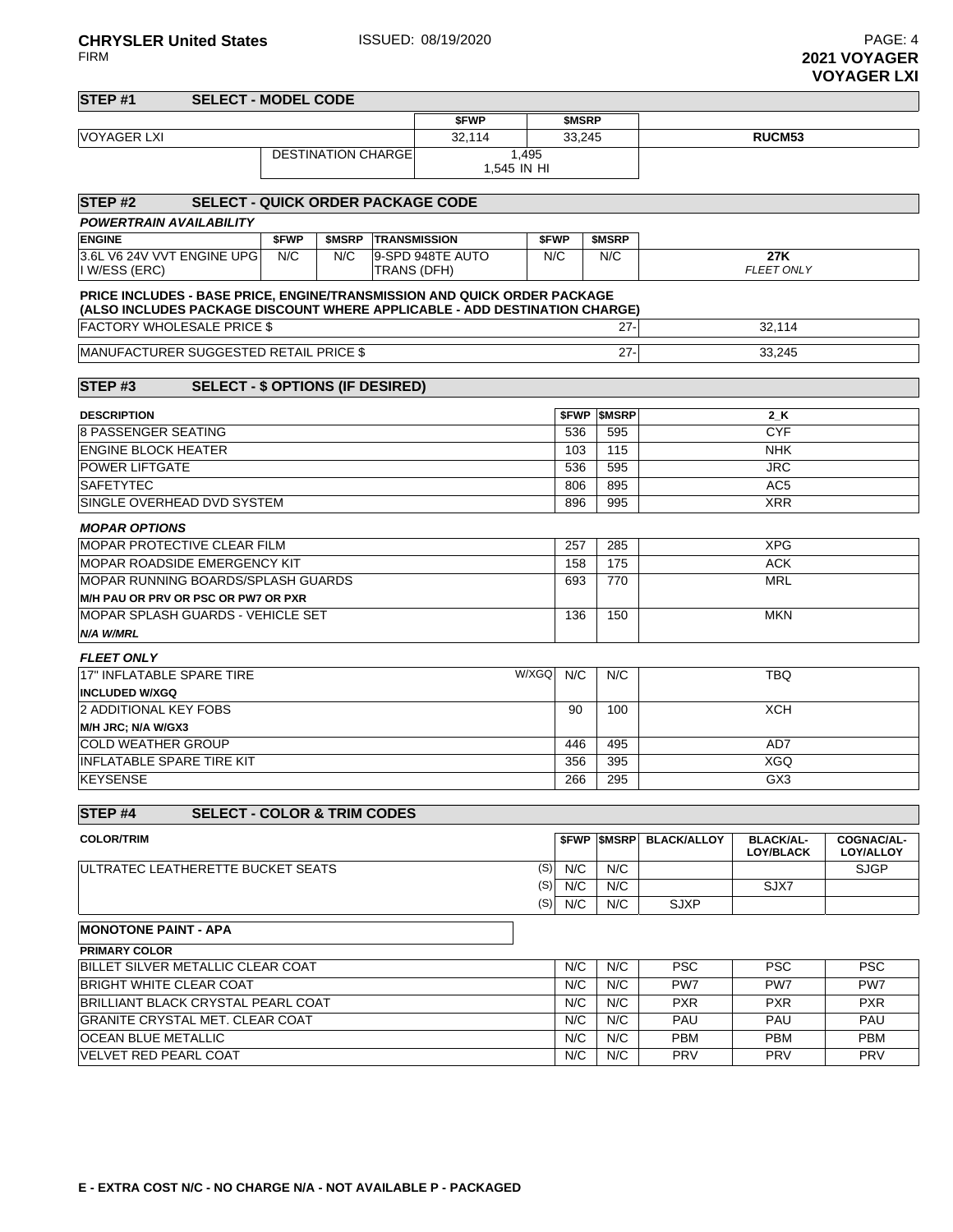## **GROUP DETAIL R U C E 5 3 R U C L 5 3 R U C M 5 3 AC5 SAFETYTEC E E E • ADVANCED BRAKE ASSIST (BGG)** ■ ■ ■ **• BLIND SPOT & RR CROSS PATH DETECTION (XAN)** ■ ■ ■ **• FULL SPEED FWD COLLISION WARN PLUS (LSU)** ■ ■ ■ **• PARKSENSE RR PARK ASSIST W/STOP (XH3)** ■ ■ ■ **• PEDESTRIAN EMERGENCY BRAKING (LST)** ■ ■ ■ **• PWR FRONT WINDOWS, 1-TOUCH,UP & DOWN (JP3)** ■ **ACK MOPAR ROADSIDE EMERGENCY KIT E E E • FIRST AID KIT (XWA) • REFLECTING TRIANGLE (XWT) • TOOL KIT (XEL) • TRAVEL AND SAFETY KIT (AF1) AD7 COLD WEATHER GROUP E E • HEATED FRONT SEATS (JPM)** ■ ■ **• HEATED STEERING WHEEL (NHS)** ■ ■ **• LEATHER WRAPPED STEERING WHEEL (SCL)** ■ ■ **• REMOTE START SYSTEM (XBM)** ■ **• SECURITY ALARM (LSA)** ■ **AFH POWER GROUP E • BODY COLOR DOOR HANDLES (MNK) • POWER LIFTGATE (JRC) • POWER SLIDING DOORS (JRK) • PWR FRONT WINDOWS, 1-TOUCH,UP & DOWN (JP3) • REMOTE PROXIMITY - ALL DOORS (GXD) -G2 COGNAC/ALLOY E E • I/P ANODIZED SILVER BEZEL (JB2) • LIQUID TITANIUM ACCENTS (XS2) • TOFFEE SEATS (CER) -GP COGNAC/ALLOY/ALLOY E • ALLOY SEATS (CEP) • I/P ANODIZED SILVER BEZEL (JB2) • LIQUID TITANIUM ACCENTS (XS2) HAK AIR CONDITIONING W/3 ZONE TEMP CNTRL E S S • REAR AIR CONDITIONING W/HEATER (HBB) JRK POWER SLIDING DOORS E • REMOTE PROXIMITY - ALL DOORS (GXD) JVG DRIVER SEAT - POWER ADJUST 8-WAY E S S • POWER 4-WAY DRIVER LUMBAR ADJUST (JPU) MKN MOPAR SPLASH GUARDS - VEHICLE SET E E E • SPLASH GUARDS - FRONT (MKM) • SPLASH GUARDS-REAR (MEJ) MRL MOPAR RUNNING BOARDS/SPLASH GUARDS E E E • DELETE BODY COLOR SILL APPLIQUE (MP9) • SPLASH GUARDS-REAR (MEJ) -X7 BLACK/ALLOY/BLACK E E E • BLACK SEATS (CEQ) • I/P ANODIZED SILVER BEZEL (JB2) • MINERAL SHITAKE ACCENTS (XS1) XGQ INFLATABLE SPARE TIRE KIT E E E • 17" INFLATABLE SPARE TIRE (TBQ) • PORTABLE AIR COMPRESSOR W/O SEALANT (XAD) -XP BLACK/ALLOY E • ALLOY SEATS (CEP) • I/P ANODIZED SILVER BEZEL (JB2) • MINERAL SHITAKE ACCENTS (XS1)**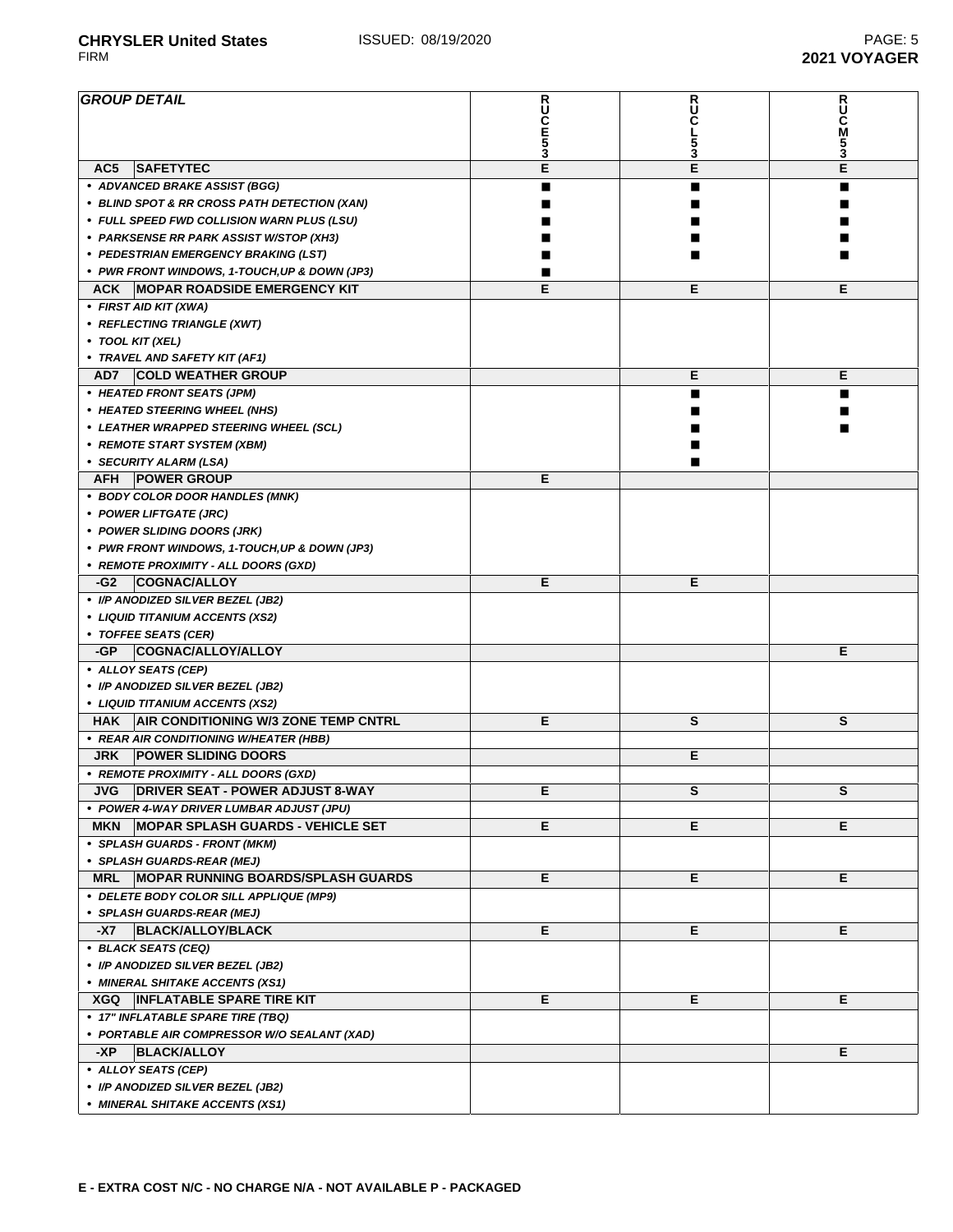**2021 VOYAGER** 

| <b>STANDARD EQUIPMENT (UNLESS REPLACED)</b> |                         |                         |                           |
|---------------------------------------------|-------------------------|-------------------------|---------------------------|
| <b>BY OPTIONAL EQUIPMENT)</b>               |                         | <b>RUC</b>              | <b>RUC</b><br>M           |
|                                             | <b>RUCE53</b>           |                         |                           |
|                                             |                         | $\frac{5}{3}$           | $\frac{5}{3}$             |
| 120 MPH PRIMARY SPEEDOMETER (JCB)           | X                       | Χ                       | X                         |
| 12V AUXILIARY POWER OUTLET (JJJ)            | $\overline{X}$          | X                       | $\overline{\mathsf{x}}$   |
| 12V AUXILIARY POWER OUTLET (JKP)            | $\overline{X}$          | X                       | $\overline{X}$            |
| 17" WHEEL COVERS (W7C)                      | $\overline{\mathsf{x}}$ |                         |                           |
| 17X7.0 ALUMINUM WHEELS (WFN)                |                         | X                       | X                         |
| 17X7.5 STEEL WHEELS (WFU)                   | X                       |                         |                           |
| 180 AMP ALTERNATOR (BAD)                    | $\overline{X}$          | X                       | X                         |
| 19 GALLON FUEL TANK (NF1)                   | X                       | X                       | X                         |
| 1ST ROW SOFT SEATBACK (C1A)                 | X                       | X                       |                           |
| 235/65R17 BSW ALL SEASON TIRES (TMK)        | X                       | X                       | X                         |
| 2ND ROW IN FLOOR STORAGE BINS (CB9)         |                         | X                       | $\times$                  |
| 2ND ROW POWER WINDOWS (JPG)                 | X                       | X                       | $\boldsymbol{\mathsf{X}}$ |
| 2ND ROW SNG BUCKET SEATS/3RD ROW SNG (CYC)  |                         |                         | $\overline{X}$            |
| 2ND ROW WINDOW SHADES (GF3)                 |                         |                         | $\overline{\mathsf{x}}$   |
| 3.5" MONOCHROME TFT DISPLAY (JAY)           | X                       | X                       | $\boldsymbol{\mathsf{X}}$ |
| 3RD ROW STOW 'N GO 60/40 BENCH (CFX)        | $\overline{\mathsf{x}}$ | $\overline{\mathsf{x}}$ | $\sf X$                   |
| 50 STATE EMISSIONS (NAS)                    | X                       | X                       | X                         |
| 650 AMP AGM BATTERY (BCZ)                   | X                       | X                       | $\sf X$                   |
|                                             |                         |                         |                           |
| <b>6 SPEAKERS (RCG)</b>                     | X                       | X                       | $\times$                  |
| 7.0" TOUCH SCREEN DISPLAY (RFJ)             | X                       | X                       | X                         |
| ACCENT COLOR SHARK FIN ANTENNA (RD3)        | $\overline{X}$          | X                       | X                         |
| <b>ACTIVE GRILLE SHUTTERS (MDX)</b>         |                         | $\overline{X}$          | $\overline{X}$            |
| <b>ACTIVE NOISE CANCELLATION (JLV)</b>      | X                       | $\overline{X}$          | $\overline{\mathsf{x}}$   |
| ADVANCED MULTISTAGE FRONT AIR BAGS (CG3)    | $\overline{X}$          | X                       | X                         |
| AIR CONDITIONING W/3 ZONE TEMP CNTRL (HAK)  |                         | X                       | X                         |
| ANTI-LOCK 4-WHEEL-DISC BRAKES (BRG)         | X                       | X                       | $\sf X$                   |
| <b>APPLE CARPLAY (RFP)</b>                  | X                       | X                       | X                         |
| AUTO ADVANCE N RETURN - DRIVER (CJK)        |                         |                         | X                         |
| <b>AUTOMATIC HEADLAMPS (LMG)</b>            |                         | X                       | X                         |
| <b>AUX BATTERY (BC1)</b>                    | X                       | $\overline{\mathsf{x}}$ | $\overline{X}$            |
| AUXILIARY TRANSMISSION OIL COOLER (NHB)     | $\overline{X}$          | $\overline{X}$          | $\overline{\mathsf{x}}$   |
| <b>BASE DOOR TRIM PANEL (CTL)</b>           | $\overline{X}$          | $\overline{X}$          | $\overline{\mathsf{x}}$   |
| BASE FSCIA-UPR GRILLE W/BRT SURROUND (MLF)  | $\overline{\mathsf{x}}$ | X                       | $\sf X$                   |
| <b>BASE INSULATION GROUP (HGM)</b>          | $\overline{X}$          | X                       | X                         |
| <b>BASE REAR FASCIA (ML2)</b>               | X                       | X                       | X                         |
| BLACK DOOR HANDLES (MNA)                    | X                       |                         |                           |
| <b>BLACK GRILLE (MFS)</b>                   | X                       | X                       | X                         |
| BLACK STOW N PLACE ROOF RACK (MW1)          |                         |                         | X                         |
| BODY COLOR DOOR HANDLES (MNK)               |                         | X                       | X                         |
| <b>BODY COLOR SILL APPLIQUE (MPK)</b>       | X                       | $\overline{X}$          | $\overline{X}$            |
| <b>BRAKE THROTTLE OVERRIDE (BHF)</b>        | $\overline{\mathsf{X}}$ | $\overline{\mathsf{X}}$ | $\overline{X}$            |
| BRIGHT DAY LIGHT OPENING MOLDINGS (MMP)     | $\overline{X}$          | X                       | X                         |
| CAPLESS FUEL FILL W/O DISCRIMINATOR (XJM)   | X                       | $\overline{X}$          | X                         |
| <b>CARGO COMPARTMENT LAMP (LDB)</b>         |                         | X                       | X                         |
| CARPETS - FLOOR AND CARGO AREA (CKA)        | X                       | X                       | X                         |
| CHILD SEAT ANCHOR SYSTEM-LATCH READY (CGU)  | $\overline{\mathsf{x}}$ | X                       | X                         |
| <b>CLOTH BUCKET SEATS (*H7)</b>             | X                       | X                       |                           |
| <b>COMPASS GAUGE (JFA)</b>                  | $\overline{X}$          | X                       | X                         |
| DAYTIME RUNNING HEADLAMPS, HIGH BEAM (LMK)  | $\overline{\mathsf{X}}$ | $\overline{X}$          | X                         |
| DELETE SPARE TIRE (TBF)                     | $\overline{X}$          | X                       | X                         |
| DELUXE HEADLINER (CHE)                      | $\overline{\mathsf{X}}$ | X                       | X                         |
| DLX BENCH SEATS W/REAR STOW 60/40 (CYY)     | $\overline{X}$          |                         |                           |
| DRIVER & FRONT PASS AIR CONDITIONING (HAD)  | $\mathsf X$             |                         |                           |
| DRIVER SEAT - MANUAL ADJUST 6-WAY (JVB)     | X                       |                         |                           |
| DRIVER SEAT - POWER ADJUST 8-WAY (JVG)      |                         | X                       | X                         |
| DRVR INFLATABLE KNEE-BOLSTER AIR BAG (CGY)  | X                       | X                       | X                         |

DUAL NOTE ELECTRIC HORNS (JJB) X X X X X

**E - EXTRA COST N/C - NO CHARGE N/A - NOT AVAILABLE P - PACKAGED**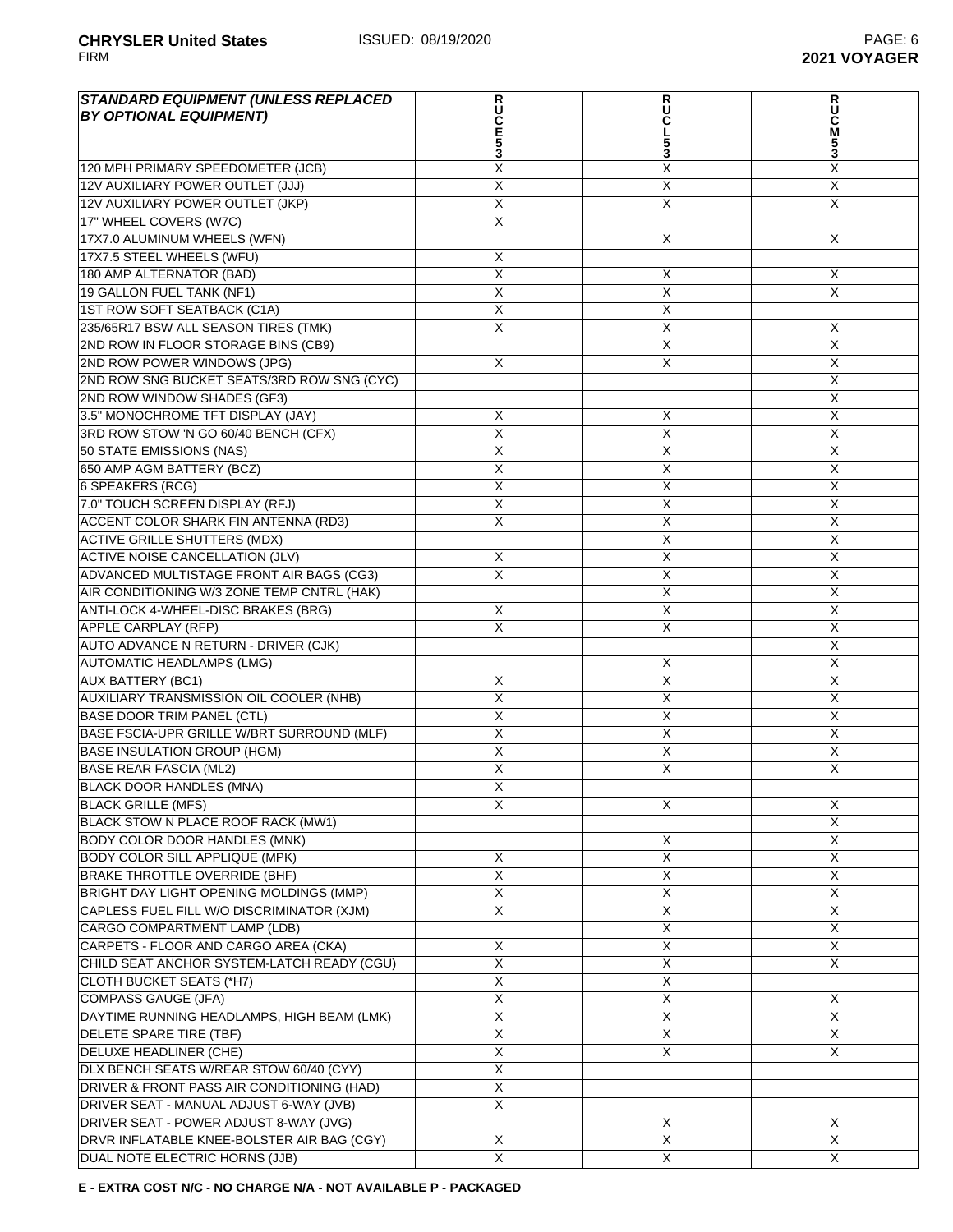| <b>STANDARD EQUIPMENT (UNLESS REPLACED</b>        |                         | R<br>U         |                         |
|---------------------------------------------------|-------------------------|----------------|-------------------------|
| <b>BY OPTIONAL EQUIPMENT)</b>                     | <b>RUCE5</b>            |                | <b>RUC</b><br>M         |
|                                                   |                         |                |                         |
| EASY SLIDE 2ND ROW BUCKET SEATS (CY3)             | 3                       | X              | 3                       |
| ELECTRIC PARK BRAKE (XC4)                         | X                       | X              | X                       |
| ELECTRIC POWER STEERING (SBL)                     | $\overline{\mathsf{x}}$ | X              | $\overline{\mathsf{x}}$ |
| ELECTRONIC SHIFT (XXU)                            | X                       | X              | X                       |
| ELECTRONIC STABILITY CONTROL (BNB)                | X                       | X              | X                       |
| ENGINE - 3.6L V6 24V VVT ENGINE UPG I W/ESS (ERC) | $\times$                | X              | X                       |
| ENGINE OIL COOLER (NHA)                           | X                       | X              | X                       |
| EXTERIOR MIRRORS W/HEATING ELEMENT (NHJ)          | X                       | X              | X                       |
| <b>FLOOR CONSOLE (CUC)</b>                        | X                       | X              |                         |
| <b>FLOOR TRAY (CVU)</b>                           | $\overline{\mathsf{x}}$ | X              | X                       |
| FOR MORE INFO, CALL 800-643-2112 (X9H)            |                         | $\overline{X}$ | $\overline{\mathsf{X}}$ |
| FRONT & REAR LED LAMPS (LBR)                      |                         | X              | X                       |
| FRONT COURTESY LAMPS (LCA)                        |                         | X              | X                       |
| FRONT FASCIA AIR DEFLECTORS (MEN)                 |                         | X              | X                       |
| <b>FRONT FLOOR MATS (CLA)</b>                     |                         | X              | X                       |
| FRONT LICENSE PLATE BRACKET (MDA)                 | X                       | X              | X                       |
| FRONT PASSENGER SEAT BELT ALERT (LAX)             | X                       | X              | X                       |
| FRONT PASSENGER SEAT (CAA)                        | X                       | X              | X                       |
| FRONT SEAT BACK MAP POCKETS (CSM)                 |                         | $\overline{X}$ | X                       |
| FULL LENGTH UPGRADED FLOOR CONSOLE (CUP)          |                         |                | X                       |
| <b>GOOGLE ANDROID AUTO (RF5)</b>                  | X                       | Χ              | X                       |
| <b>GPS ANTENNA INPUT (JLP)</b>                    | $\overline{X}$          | X              | X                       |
| GRILLE CHRYSLER WING BADGE (MSN)                  | X                       | X              | X                       |
| <b>GVW/PAYLOAD RATING (Z1A)</b>                   | X                       | X              | X                       |
| <b>HALOGEN HEADLAMPS (LMA)</b>                    | X                       | X              | X                       |
| HEADLAMP OFF TIME DELAY (LHD)                     | X                       | X              | X                       |
| <b>HILL START ASSIST (BNG)</b>                    | X                       | X              | X                       |
| <b>INCANDESCENT TAILLAMPS (LA6)</b>               | X                       | X              | X                       |
| INSTRUMENT PANEL (JAA)                            | $\overline{X}$          | X              | X                       |
| INTEGRATED VOICE COMMAND W/BLUETOOTH (XRB)        | Χ                       | X              | X                       |
| INTERIOR DOOR HANDLE LED LAMPS (LB3)              |                         |                | X                       |
| <b>INTERIOR OBSERVATION MIRROR (LEE)</b>          |                         | X              | X                       |
| LEFT SLIDING DOOR W/GLASS (GKD)                   | X                       | X              | X                       |
| LOCKING GLOVE BOX (JKA)                           | X                       | X              | X                       |
| LOWER I/P INSTR. PANEL DRAWER (RF9)               | X                       | X              | X                       |
| LOW WASHER FLUID WARNING SIGNAL (LAL)             | Χ                       | X              | X                       |
| MAP/DOME READING LAMPS-SWITCHABLE (LCD)           | X                       |                |                         |
| MEDIA HUB-2 USB, FULL FUNCT, AUX (RSF)            | X                       | X              | X                       |
| MONOTONE PAINT (APA)                              | $\overline{X}$          | X              | $\overline{X}$          |
| NO REAR A/C OR HEATER (HB8)                       | $\overline{X}$          |                |                         |
| NORMAL DUTY SUSPENSION (SDA)                      | X                       |                |                         |
| OCCUPANT CLASSIFICATION SYSTEM (XCA)              | X                       | X              | X                       |
| <b>OUTSIDE TEMP DISPLAY IN ODOMETER (LAH)</b>     | $\mathsf{X}$            | X              | X                       |
| OVERHEAD AMBIENT SURROUND LIGHTING (LCJ)          |                         | X              | X                       |
| PARKVIEW REAR BACK-UP CAMERA (XAC)                | X                       | X              | X                       |
| PASS INFLATABLE KNEE-BOLSTER AIR BAG (CHF)        | $\mathsf{X}$            | X              | X                       |
| POWER 4-WAY DRIVER LUMBAR ADJUST (JPU)            |                         | X              | X                       |
| POWER LOCKS (JPB)                                 | X                       | X              | X                       |
| POWER MIRRORS - BODY COLOR/BLACK (GTS)            | $\overline{X}$          | X              | X                       |
| POWER SLIDING DOORS (JRK)                         |                         |                | X                       |
| POWER WINDOWS, DRIVER ONE-TOUCH (JPD)             | Χ                       |                |                         |
| PROTECTIVE COATING AND REMOVER (XPF)              | $\mathsf{X}$            | X              | X                       |
| PUNCTURE SEALANT & PORTABLE AIR COMP (XAH)        | X                       | Χ              | X                       |
| PUSHBUTTON START (GX4)                            | X                       | X              | X                       |
| PWR FRONT WINDOWS, 1-TOUCH, UP & DOWN (JP3)       |                         | Χ              | X.                      |
| R1234YF A/C REFRIGERANT (XFC)                     | X                       | $\overline{X}$ | X                       |
| RAINY DAY BRAKING (BHC)                           | $\overline{X}$          | $\overline{X}$ | $\overline{X}$          |

**E - EXTRA COST N/C - NO CHARGE N/A - NOT AVAILABLE P - PACKAGED**